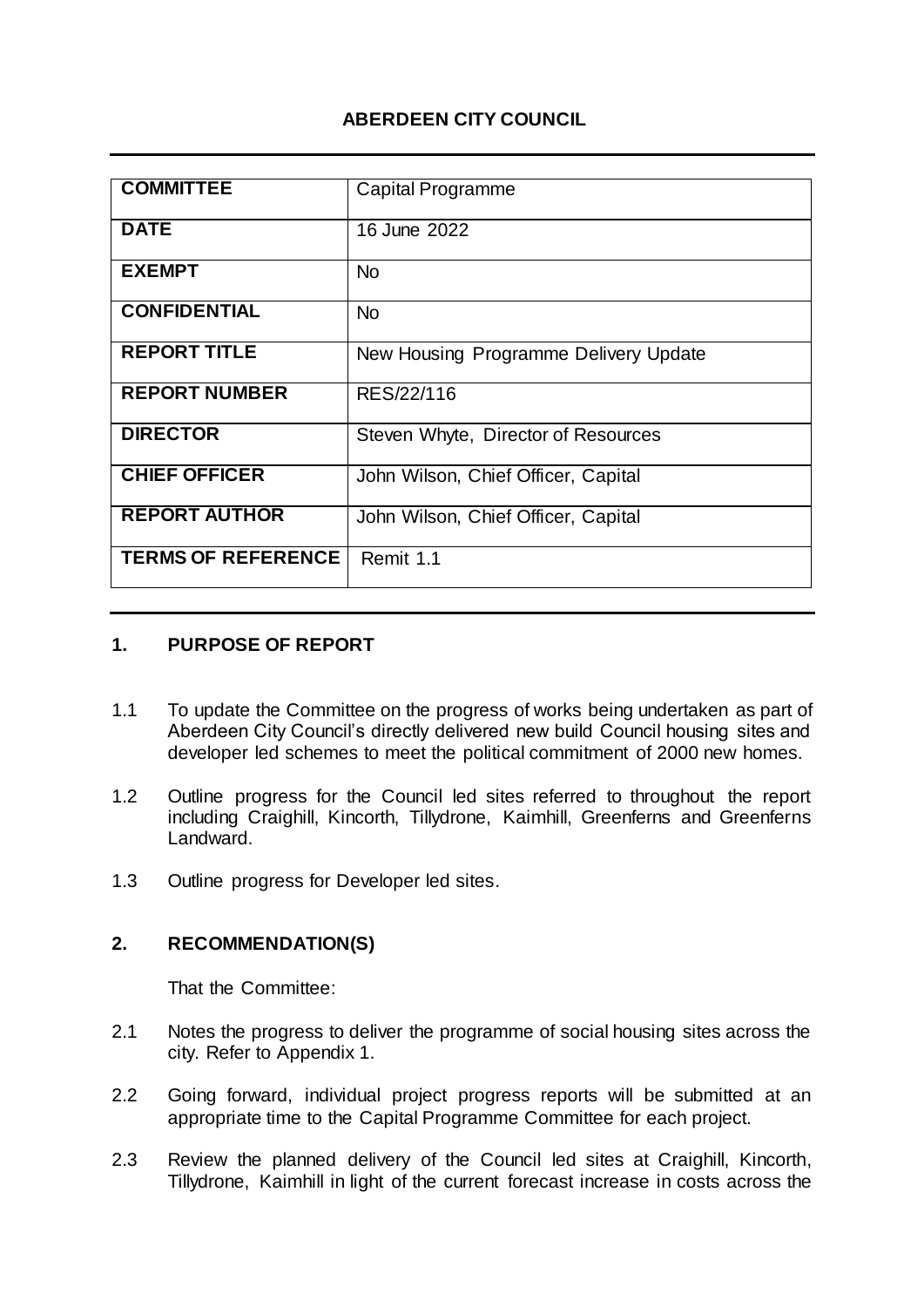construction sector and report the outcome of that review to the next appropriate meeting of the City Growth & Resources committee or the Council.

### **3. CURRENT SITUATION**

- 3.1 As an update to existing approvals, at its budget meeting on 10 March 2021 the Council resolved, to delegate authority on a number of matters to various Council Officers usually in consultation with others, to facilitate the delivery of the 2,000 new Council homes.
- 3.2 These matters predominantly related to the procurement and expenditure related to known sites, but the Council also instructed Officers to investigate what other opportunities may exist with unknown developer led sites.
- 3.3 To date the Council has:
	- Delivered 179 units at Smithfield and Manor Walk.
	- Delivered 283 units at Wellheads (Developer led scheme).
	- Purchased 269 units through the buy-back scheme.
	- Has entered 5 construction contracts: comprising Building Contracts, Development Agreements and Pre-Construction Services Agreements for (Summerhill, Kincorth, Craighill, Kaimhill and Tillydrone) to deliver 785 units.
	- Progressed 2 other Developer Led Schemes (Auchmill and Cloverhill) by 2 separate developers which were recommended following the Invitation to Participate in Negotiation (ITPN) process, totalling an additional 628 Units.
	- Entered into Pre-Construction Services Agreements with preferred contractors for Kincorth, Craighill, Tillydrone and Kaimhill and had all four sites progress on site.
	- Achieved Planning permission for developments at Craighill, Kaimhill, Kincorth and Tillydrone.
	- Appointed consultants for Greenferns and Greenferns Landward Masterplan areas which will accommodate further development and commenced Stage 2 concept designs for each of the developments.
	- Commenced the Masterplan / PPiP process for both Greenferns and Greenferns landward and commenced the consultation process.
	- Undertaken a technical appraisal for a site located within the Grandhome Masterplan.
	- Developed an Options Appraisal Paper and procured a Design Team to progress the development located at 206 Union Street, contributing an additional 28 units to the overall total.

# **Vision and Standards**

3.4 As noted previously, for those projects across the programme which are still undergoing design development, they are being taken forward on the understanding that Gold Level technical standards are incorporated within the High-Level Requirements.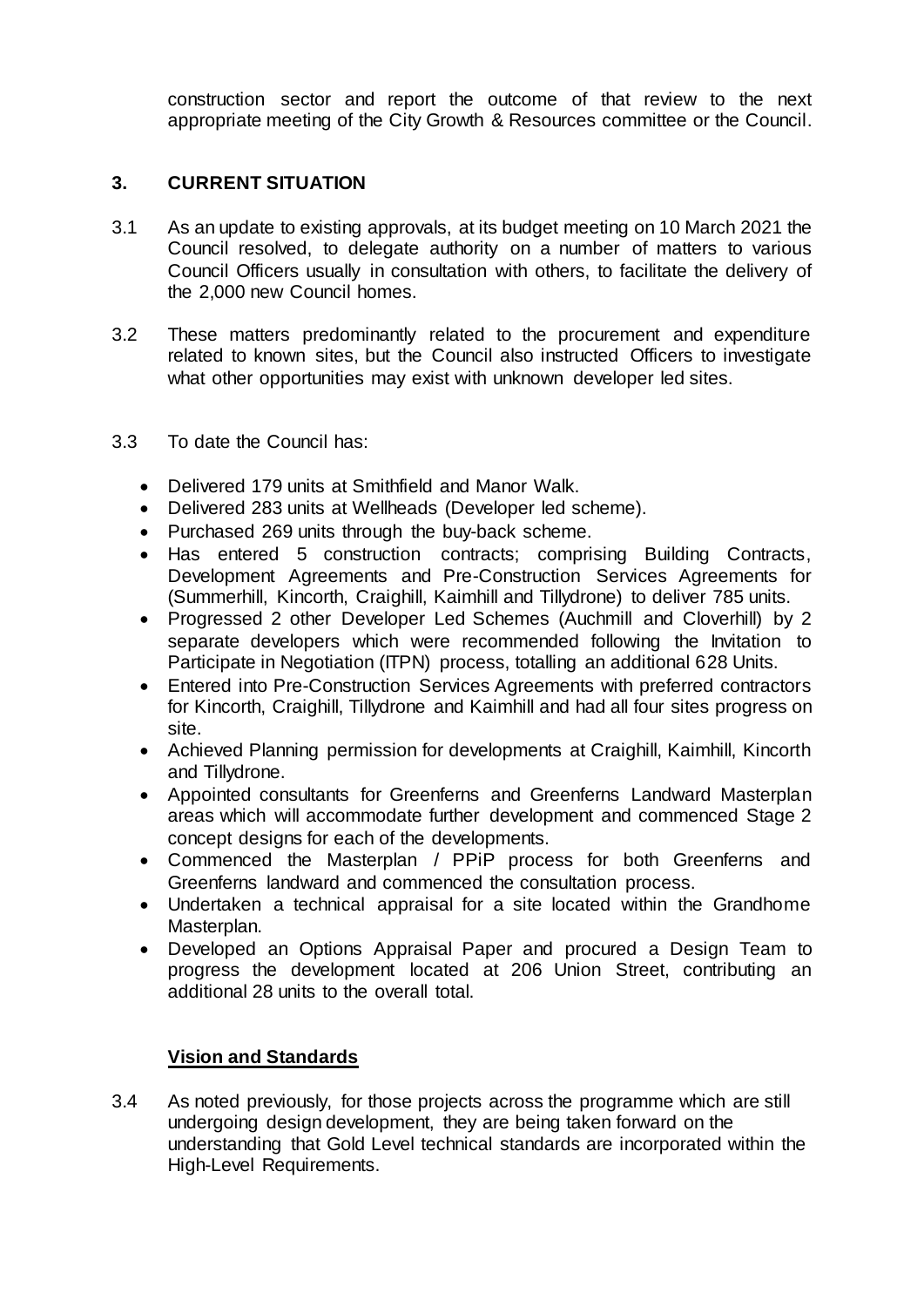3.5 Lessons learned are being shared across the programme to try and ensure a consistent approach with regard to design development and construction. Coordination meetings are ongoing between the design teams for each site to ensure consistency. Input from the main contractors is also being provided on a regular basis to contribute to the design development.

### **Current Status Council Led Sites**

- 3.6 The Final Business Cases (FBC's) have been completed and approved for the Council led projects at Kincorth, Craighill, Kaimhill and Tillydrone and the Developer led projects of Auchmill Road and Cloverhill.
- 3.7 RIBA Stage 4 (Design Development inclusive of Planning Application submission) is now complete for the Craighill, Kaimhill, Kincorth, and Tillydrone sites.
- 3.8 Planning approval has been granted for each of the sites and all precommencement conditions have been discharged.
- 3.9 A decision-making exercise was carried out to gauge the listed contractors appetite, capacity, and capability for the various works. The outcome of this exercise led to two options; either a Scotland Excel Housebuilder Framework tender mini-competition or selected direct awards based on understanding of capability and preference. In consultation with procurement colleagues the preferred option taken forward was 'direct award'.
- 3.10 The outcome of this procurement exercise resulted in the appointment of 3 main contractors across the 4 direct sites. The main contractors appointed are as follows:

**Craighill** – Robertson Construction East Ltd. (Urban Union) **Kaimhill** – Bancon Construction **Kincorth** – Robertson Construction East Ltd. (Urban Union) **Tillydrone** – Chap Construction

- 3.11 Site commencement for Craighill, Kaimhill Kincorth and Tillydrone have been undertaken and enabling works are progressing on each of the sites. The contractors are progressing well with enabling works due to complete for each site as follows, which will allow the main contract works to progress:
	- Craighill Summer 2022
	- $\bullet$  Kincorth Autumn 2022
	- Tillydrone Summer 2022
	- Kaimhill Autumn 2022
- 3.12 The projects have begun to experience unprecedented market conditions as a result of the Ukrainian war and Covid-19 pandemic. Availability of labour and materials is becoming increasingly difficult and advance orders are being placed where possible to secure materials. Phasing of the developments has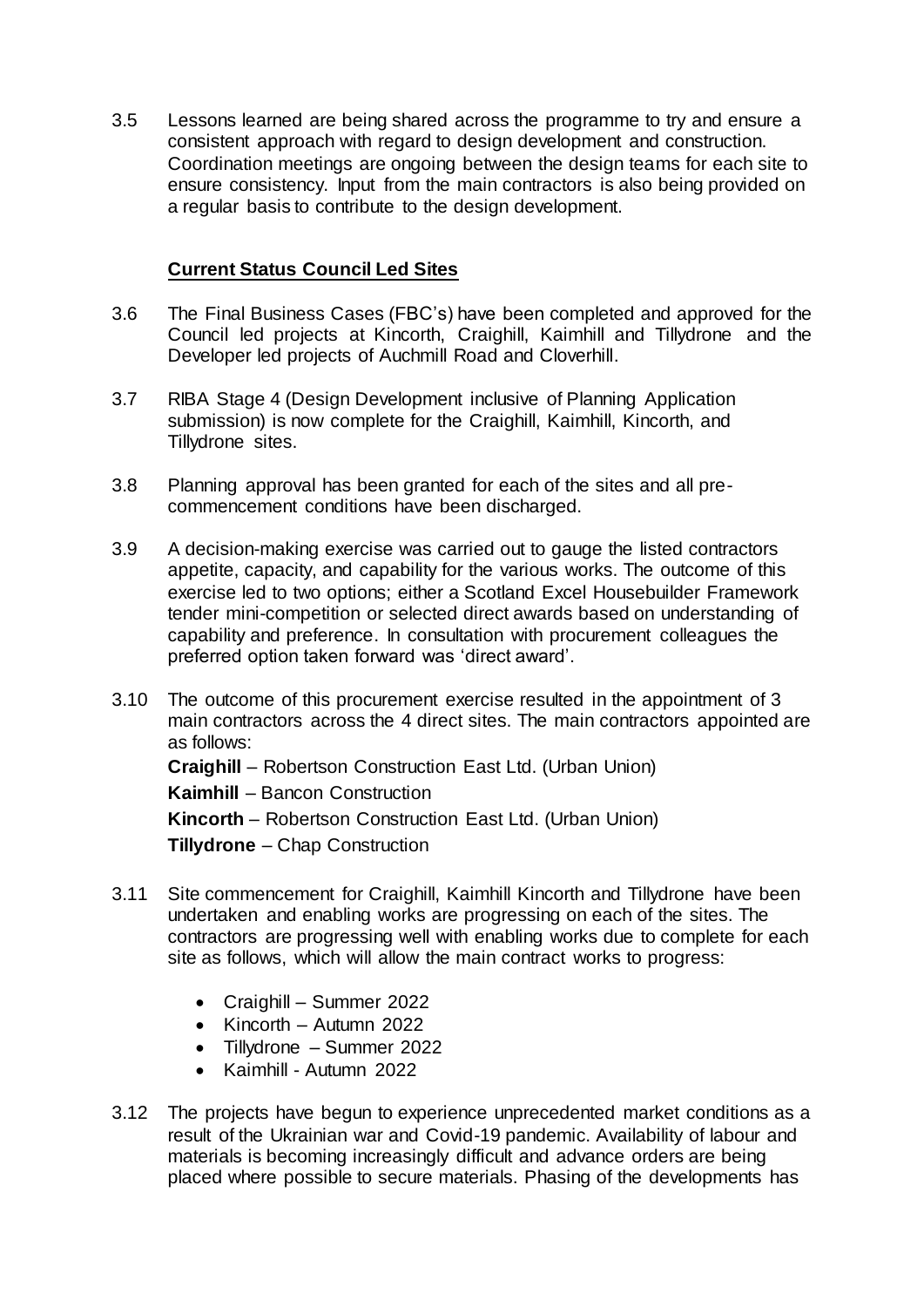been considered as part of the overall programme to ensure that labour is being utilised in the most effective manner.

- 3.13 The Design Teams for Greenferns and Greenferns Landward have now been appointed and are progressing through RIBA Stage 2 concept designs for the sites. Several ecological surveys have now been undertaken on both sites, and an Environmental Impact Assessment: Screening and Scoping document has been issued to ACC Environmental team for review and feedback.
- 3.14 In relation to the Masterplan process for the Greenferns and Greenferns Landward developments, regular workshops have been arranged with ACC Planning Team to align the project brief with expectations and progress the sites through the Masterplan Process.
- 3.15 The consultation process for Greenferns and Greenferns Landward has commenced, with public presentations and liaison ongoing to fulfil the requirements of the Masterplan process.
- 3.16 Aberdeen Heat & Power have commenced off-site works to install a new district heating network to supply the Kincorth and Craighill sites. Works are progressing well and coordination is taking place with the main contractor on the two sites.
- 3.17 With regard to the Grandhome site, the council is in discussion with a contractor/ developer who has an option to develop the Grandhome site. Discussions are ongoing to review the Stage 3 Design information and assess against the ACCHP High-Level Requirements.

#### **Next Steps for Council Led Sites**

- 3.18 Continue with the enabling works packages to conclusion and commence a review of the planned delivery of the Council led sites at Craighill, Kincorth, Tillydrone, Kaimhill in light of the current forecast increase in costs across the construction sector.
- 3.19 Finalise RIBA Stage 2 for Greenferns and Landward and progress through RIBA Stage 3 designs.
- 3.20 Aberdeen Heat & Power will provide a feasibility study to present options for consideration for the heat source for Greenferns and Greenferns Landward.

#### **Next steps for Developer Led Sites**

3.21 All 283 units within the Wellheads have now been handed over to ACC. A lesson-learned exercise is being undertaken to establish improvements which can be made and implemented for future projects. This will involve representative from the contractor, council's advisors, capital team, building repairs, housing management and hopefully tenants.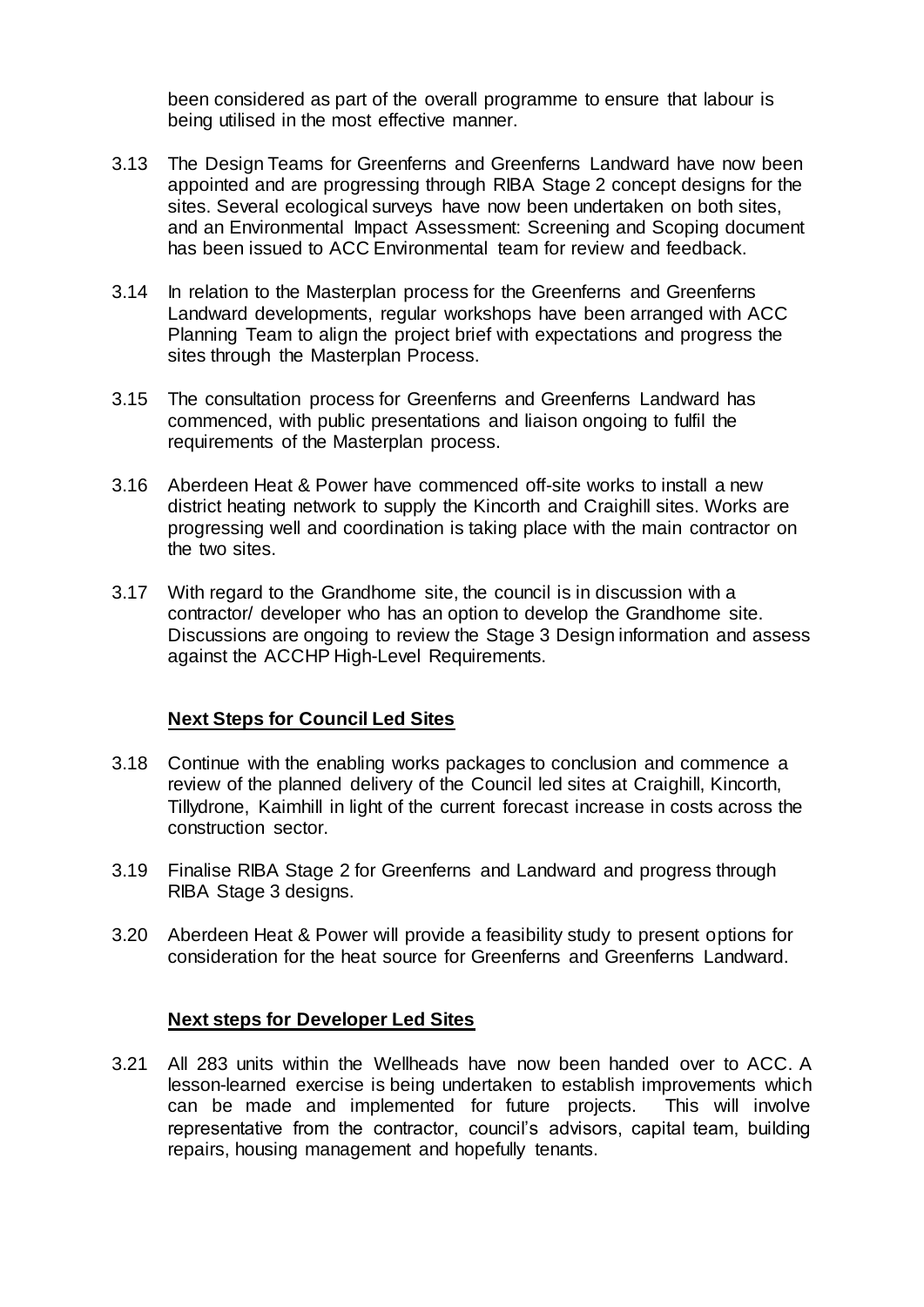3.22 The Grandhome site formed part of the initial procurement exercise. A Stage 3 and Stage 4 report has been submitted by the Developer and has been reviewed with the ACCHP Technical consultants for compliance with the ACCHP High-Level Requirements. Discussions are ongoing to establish the next steps for this development.

#### **4. FINANCIAL IMPLICATIONS**

- 4.1 Outline Business Cases and Full Business Cases have been approved, with the development of the OBC and FBCs taking cognisance of financial viability requirements.
- 4.2 Approval of Gold Technical Standards, while having an initial up-front cost, will reduce future maintenance costs. This commitment of investment in properties does however promote better mental and physical health, and future-proof properties by facilitating adaption to suit tenants' current and future requirements.
- 4.3 By creating more energy efficient homes which meet future standards such as Energy Efficiency Standard for Social Housing (EESSH) the monthly fuel consumption for Gold Standard properties is reduced.
- 4.4 Following the amendments to the Building (Scotland) Regulations in March 2021, resulting in a change to the regulations, it was determined by the ACCHP Board that fire suppression systems and L1 fire alarm systems should be included in all direct sites included in the Housing Programme. Inclusion of sprinklers within the Direct and Developer Led sites at design stage has been approved, with the requirements now being incorporated into the schemes. As identified in the March 2021 budget report future projects in excess of the 2000 units will be brought forward with individual business cases.
- 4.5 An application has been made to the Scottish Government to contribute to the implementation of ground source heat pumps on the Kaimhill site. The grant funding was approved by the Scottish Government in May for the site.
- 4.6 Due consideration is being given to the current market conditions, and strategies are being developed to prevent cost escalation, to manage project budgets and mitigate the impact of macro-economic factors on this programme of works.
- 4.7 Design teams on Craighill, Kaimhill, Kincorth and Tillydrone have been working with the main contractors to identify opportunities for cost savings to mitigate the impact of increasing prices in the market. Any potential cost savings are being considered against the Gold Standard and Housing for Varying Needs requirements to ensure any proposed changes comply with requirements and that standards are not compromised.

# **5. LEGAL IMPLICATIONS**

5.1 There are no direct legal implications arising from the recommendations of this report.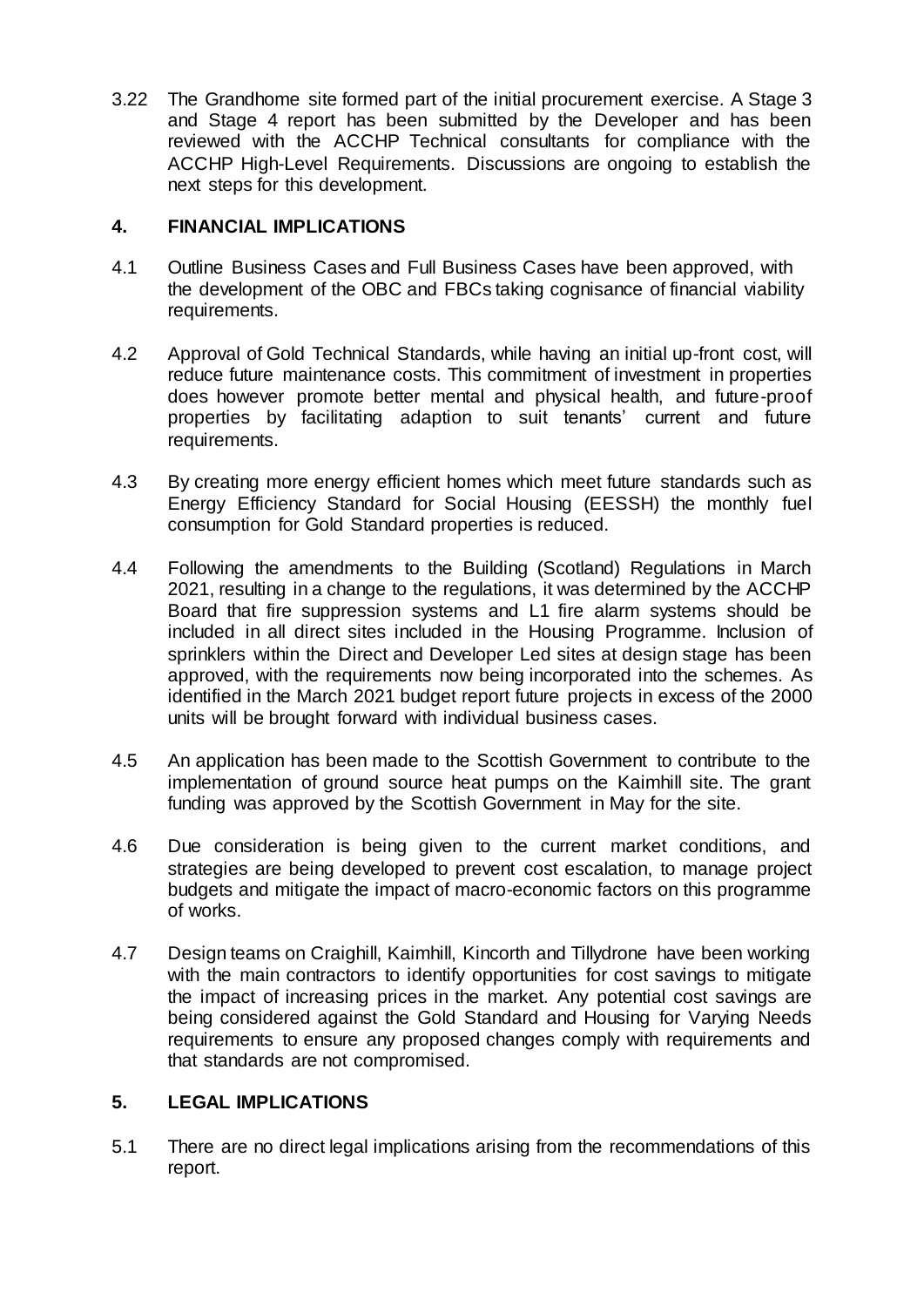# **6. ENVIRONMENTAL IMPLICATIONS**

*6.1* There are no direct environmental implications arising from the recommendations of this report.

# **7. RISK**

| Category                        | <b>Risk</b>                                                                                                                                                                                                                                       | Low (L)<br><b>Medium</b><br>(M)<br><b>High</b><br>(H) | <b>Mitigation</b>                                                                                                                                                 |
|---------------------------------|---------------------------------------------------------------------------------------------------------------------------------------------------------------------------------------------------------------------------------------------------|-------------------------------------------------------|-------------------------------------------------------------------------------------------------------------------------------------------------------------------|
| <b>Strategic</b><br><b>Risk</b> | Impact of Covid-19 on<br>the projects<br>under design/construction<br>and potential future<br>impact upon delivery of<br>units                                                                                                                    | M                                                     | Ensure lessons learned from<br>current sites, embed float within<br>programmes and closely<br>monitor and liaise with<br>the contractual parties.                 |
| <b>Compliance</b>               | Failure to comply with<br>project protocols                                                                                                                                                                                                       |                                                       | Increase site visits and<br>monitoring of the construction<br>works.                                                                                              |
| <b>Operational</b>              | Staff both internal and<br>external                                                                                                                                                                                                               | L                                                     | Maintain home working<br>where possible (design). Review<br>business continuity plans.                                                                            |
| <b>Financial</b>                | Increased project costs,<br>supplier risk related to<br>the Brexit agreement,<br>Covid-19 related cost<br>impacts and the impact<br>of the Ukraine War and<br>the recent announcement<br>of a potential recession<br>from the Bank of<br>England. | Η                                                     | Work with legal, finance and<br>procurement teams to<br>understand and address<br>contractual impacts related to<br>the supply of labour, plant and<br>materials. |
| <b>Reputational</b>             | Late delivery of the new<br>housing units                                                                                                                                                                                                         | L                                                     | Clearly communicate with key<br>stakeholders regarding the<br>impact of world events upon the<br>delivery of units.                                               |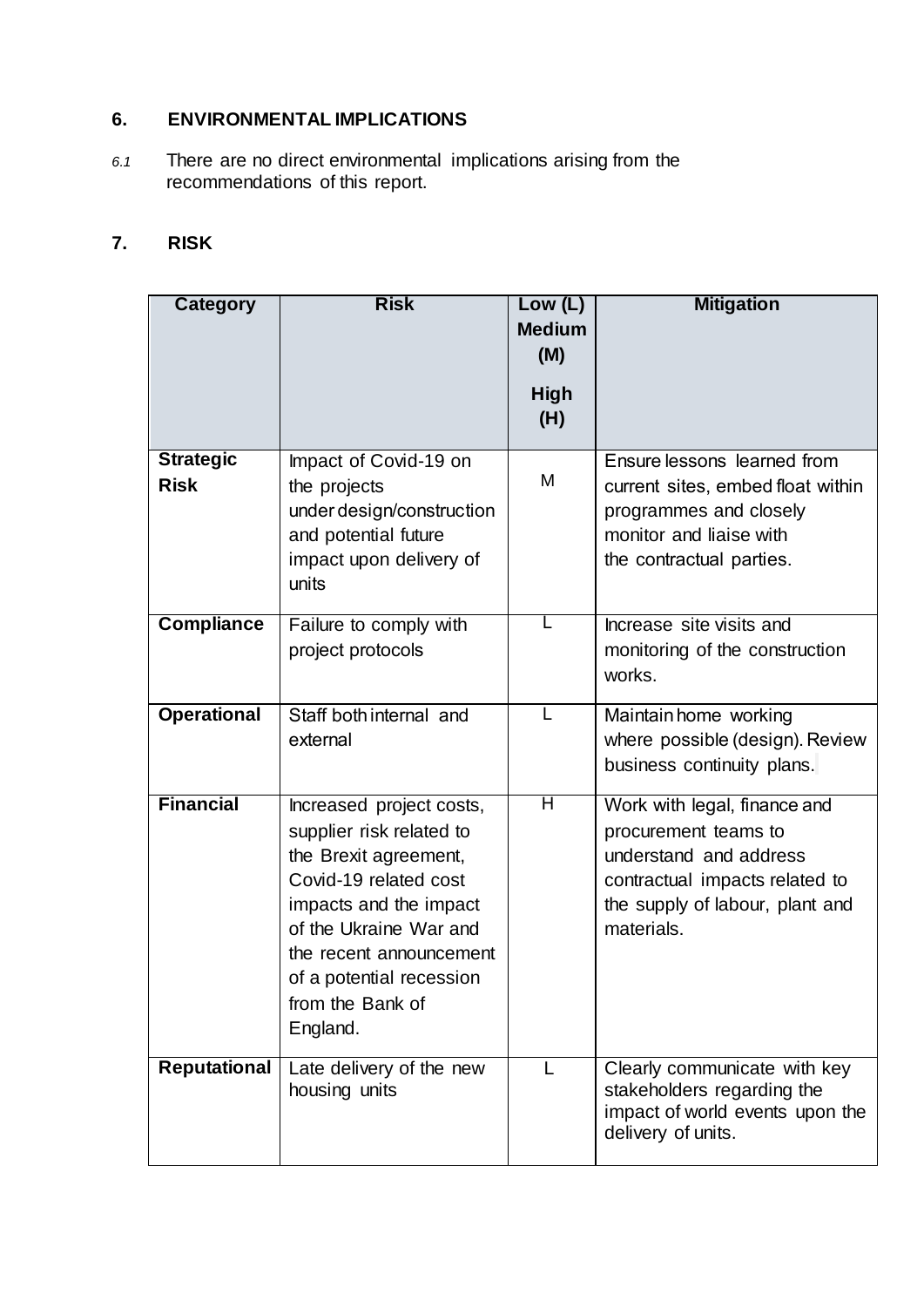| Environment | <b>Targeting Net Zero</b> | Mitigating climate                |
|-------------|---------------------------|-----------------------------------|
| / Climate   |                           | risks requirements by             |
|             |                           | ensuring at the point of contract |
|             |                           | award that target net zero        |
|             |                           | requirements are embedded         |
|             |                           | into project specification        |
|             |                           | requirements.                     |
|             |                           |                                   |

# **8. OUTCOMES**

| <b>COUNCIL DELIVERY PLAN</b>                                                                                                                                                                                                                                                                                                                                                                                                                                                                                    |                                                                                                                                                                                                                                                           |
|-----------------------------------------------------------------------------------------------------------------------------------------------------------------------------------------------------------------------------------------------------------------------------------------------------------------------------------------------------------------------------------------------------------------------------------------------------------------------------------------------------------------|-----------------------------------------------------------------------------------------------------------------------------------------------------------------------------------------------------------------------------------------------------------|
|                                                                                                                                                                                                                                                                                                                                                                                                                                                                                                                 |                                                                                                                                                                                                                                                           |
|                                                                                                                                                                                                                                                                                                                                                                                                                                                                                                                 |                                                                                                                                                                                                                                                           |
|                                                                                                                                                                                                                                                                                                                                                                                                                                                                                                                 | <b>Impact of Report</b>                                                                                                                                                                                                                                   |
| <b>Aberdeen City Council</b><br><b>Policy Statement</b><br>Programmes in the Policy<br>Statement include assess the<br>digital needs of the region,<br>working with our partners to<br>ensure the city has the<br>required<br>infrastructure; maximise<br>community benefit from major<br>developments; commit to<br>closing the attainment gap in<br>education while working with<br>partners across the city; build<br>2,000 new Council homes and<br>work with partners to provide<br>more affordable homes; | This report highlights the progress being made with<br>the delivery of the new Council housing across the<br>city which when delivered will support a number<br>of inter-related policy statements within the Council<br>delivery Plan.                   |
|                                                                                                                                                                                                                                                                                                                                                                                                                                                                                                                 |                                                                                                                                                                                                                                                           |
| Aberdeen City Local Outcome Improvement Plan                                                                                                                                                                                                                                                                                                                                                                                                                                                                    |                                                                                                                                                                                                                                                           |
| Prosperous Economy Stretch<br><b>Outcomes</b>                                                                                                                                                                                                                                                                                                                                                                                                                                                                   | Council<br><b>The</b><br>construction<br>programme<br>for<br>new<br>housing will support the local economy, employment<br>and training during a period of relative subdued<br>construction activity, especially in the housing and<br>commercial sectors. |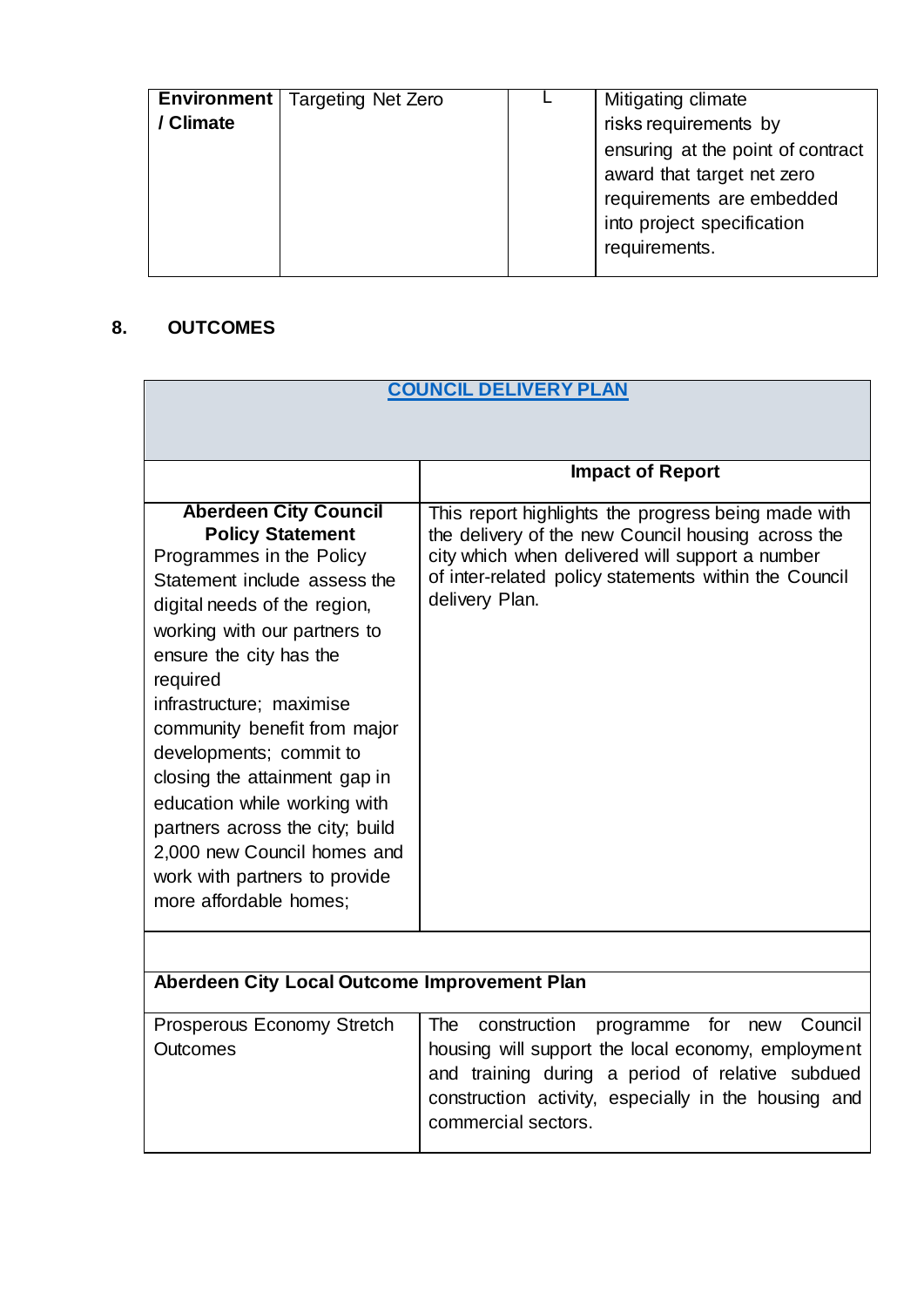| People<br><b>Stretch</b><br>Prosperous<br><b>Outcomes</b>                                                                                                          | The Council is committed to improving the key life<br>outcomes of all people in Aberdeen City. The<br>availability of affordable housing contributes to this<br>objective by providing choice and opportunities<br>which would otherwise not be available. |
|--------------------------------------------------------------------------------------------------------------------------------------------------------------------|------------------------------------------------------------------------------------------------------------------------------------------------------------------------------------------------------------------------------------------------------------|
| <b>Stretch</b><br>Place<br>Prosperous<br>Outcomes                                                                                                                  | The Council is committed to ensuring that Aberdeen<br>is a welcoming place to invest, live and visit and<br>operate to the highest environmental standards. The<br>availability of affordable housing contributes to this<br>objective.                    |
|                                                                                                                                                                    |                                                                                                                                                                                                                                                            |
| <b>Regional and City Strategies</b><br>Development<br>Plan:<br>Strategic<br>Local Development Plan                                                                 | The proposals within this report support the Strategic<br>Development<br>Plan<br>and Local<br>Development Plan by working to deliver the new<br>Council aspirations and accord with the requirements<br>of both plans.                                     |
|                                                                                                                                                                    |                                                                                                                                                                                                                                                            |
| <b>UK and Scottish Legislative</b><br>and Policy Programmes<br>Legislation which places a range<br>of statutory duties on the Council,<br>Planning (Scotland) Bill | The report sets out the progress achieved to deliver<br>new Council housing across the city, all in<br>the<br>accordance with the required legislation.                                                                                                    |

# **9. IMPACT ASSESSMENTS**

| <b>Assessment</b>                                  | Outcome                                                                                                                                                                                    |
|----------------------------------------------------|--------------------------------------------------------------------------------------------------------------------------------------------------------------------------------------------|
| <b>Impact Assessment</b>                           | An Equality and Human Rights Impact Assessment<br>(EHRIA) in connection with the Council housing building<br>programme has been carried out on 11.4.2018 based on<br>report no RES/18/006. |
| <b>Data Protection Impact</b><br><b>Assessment</b> | Privacy impact assessment (PIA) screening has been<br>undertaken and a PIA is not necessary.                                                                                               |